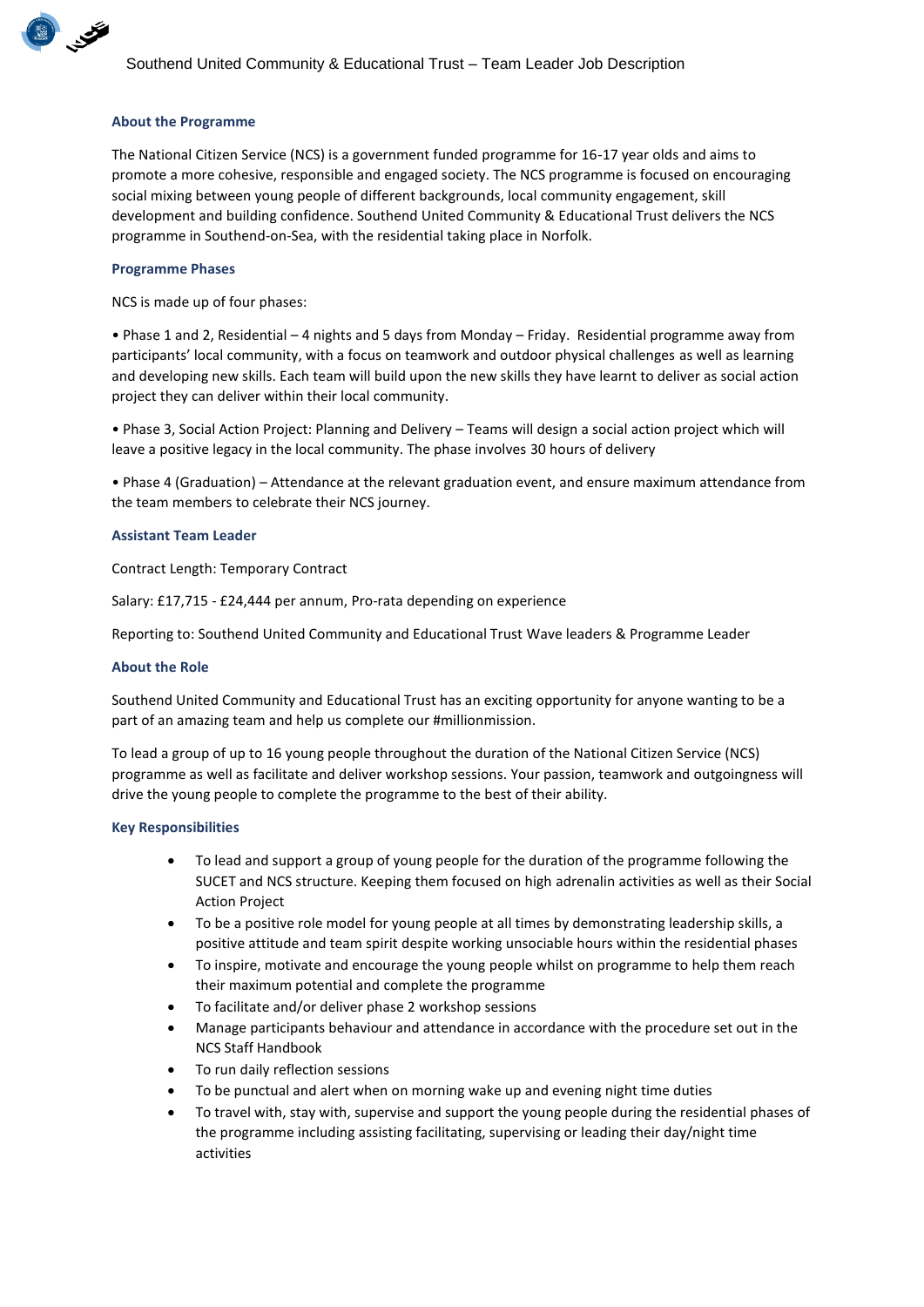- To ensure the safety and welfare of the young people in your group at all times, referring any safeguarding issues to the Team Leader/Wave Leader/Programme Leader
- To establish effective working relationships with colleagues to ensure the successful delivery of the NCS Programme
- To liaise regularly with Programme Leaders and Wave Leaders keeping them informed with any issues and progression within your group
- To ensure all personal information regarding young people is kept confidential in accordance with the data protection and safeguarding requirements
- The ability to be flexible during the duration of the NCS Programme
- To carry out any other duties within the scope and spirit of the programme

## **Person Specification**

## Essential

BUSINESS OF

- The ability to be flexible
- Understanding of the NCS programme
- Experience working within a team
- Excellent communication and problem solving skills
- Strong understanding on Safeguarding and Equality and Diversity
- Confidence in delivering activities, workshops and sessions to Young People
- Ability to work within a team and as an individual
- Good decision making ability
- Good time-management and organisation skills
- Committed to continuous personal and organisational development
- Creative and energetic
- Administrative experience
- Must be over the age of 18

## Desirable

- Previous experience in a residential youth environment (e.g. youth camps, scouts)
- Experience working on the NCS programme
- Social Action Delivery
- Organisation Skills
- Ability to positively influence young people who may display challenging behaviour
- Experience in leading and motivating young people

## Desirable Qualifications

- Coaching
- Youth Work
- Mental Health
- Safeguarding
- Equality & Diversity
- **First Aid**

## **Training and Assessment**

If you are successfully shortlisted, you will be invited to a virtual interview. If successful with your virtual interview you will be invited to a face to face interview. If successful you will be offered an unconditional offer you will be asked to attend the NCS Training days where you may be subsequently offered the role on our programme, it is important to note that attendance to the NCS Training days are mandatory. All staff (including returning staff) must attend the full training.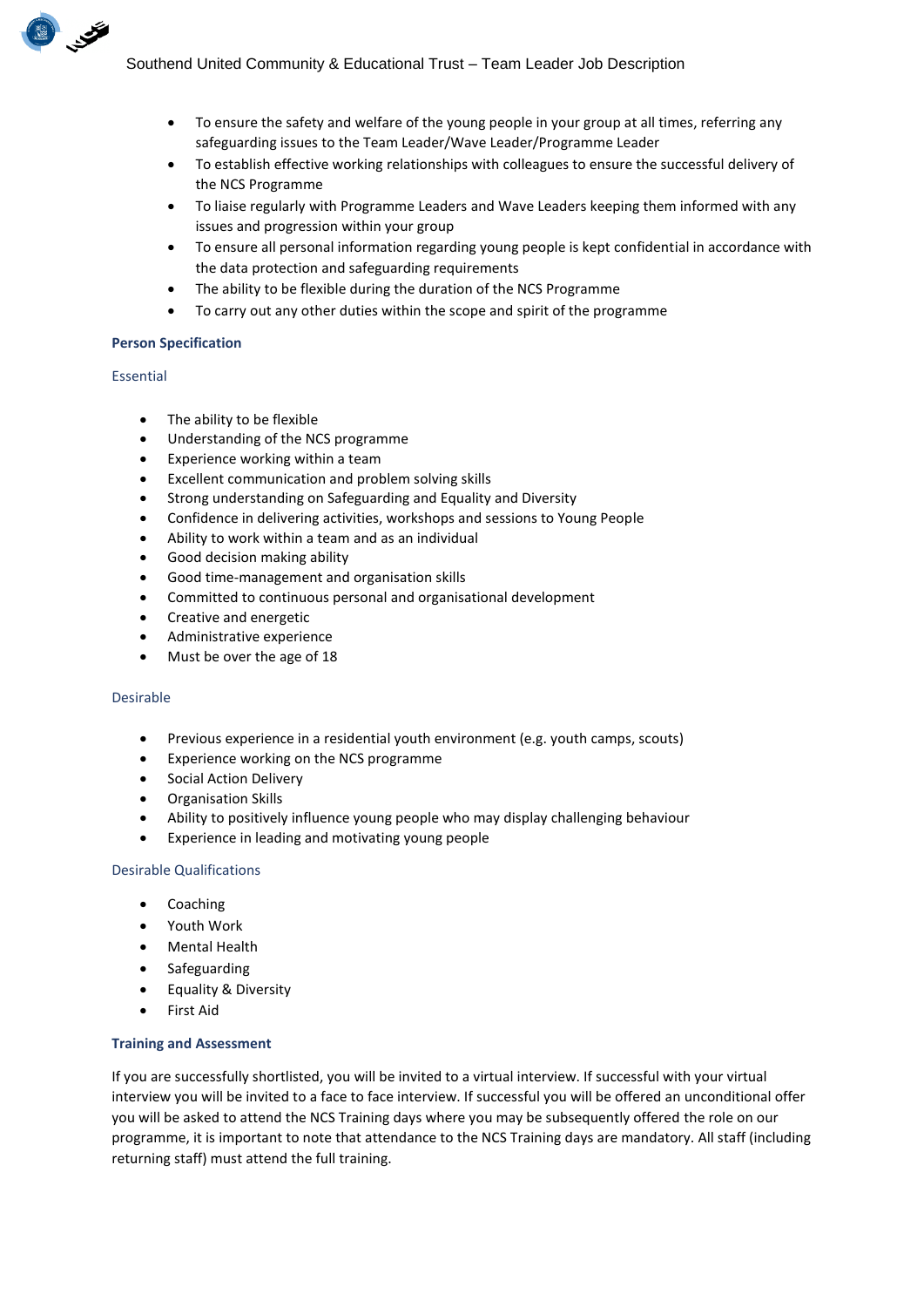

Employment is subject to provision of satisfactory references and the completion of an enhanced DBS check.

#### **Wave Dates**

Each NCS programme in the summer will run for 2 weeks at a time. The selected 2 weeks are called waves. Should you be successful, you must be available to work for a full wave however 4 week and 6 weeks' worth of work are available. We would not ordinarily grant permission for absences across programme delivery. Applicants should consider this when applying. All positions are regionally based. During the residential weeks, accommodation and transport costs from the meeting location are covered. Costs for travelling to all meeting points during residentials, and daily travel during phase 3 are not covered. A list of available wave dates are below:

Wave 1: Monday 4<sup>th</sup> – Friday 15<sup>th</sup> July 2022

Wave 2: Monday  $18^{th}$  – Friday  $19^{th}$  July 2022

Wave 3: Monday 1<sup>st</sup> – Friday 12<sup>th</sup> August

You will also be required to attend the graduation ceremony which normally takes place on the first Thursday evening in September.

#### **How to Apply**

All applicants should complete the application form and send their CV t[o h.wren@southendunited-cet.co.uk](mailto:h.wren@southendunited-cet.co.uk) Please ensure you read the job description thoroughly and understand the requirements for the role you apply for. If you are shortlisted, you will be contacted. We are also unable to provide feedback instantly. If you would like to talk to someone in our team about the role then please email [h.wren@southendunited-cet.co.uk](mailto:h.wren@southendunited-cet.co.uk) or call 01702 341351.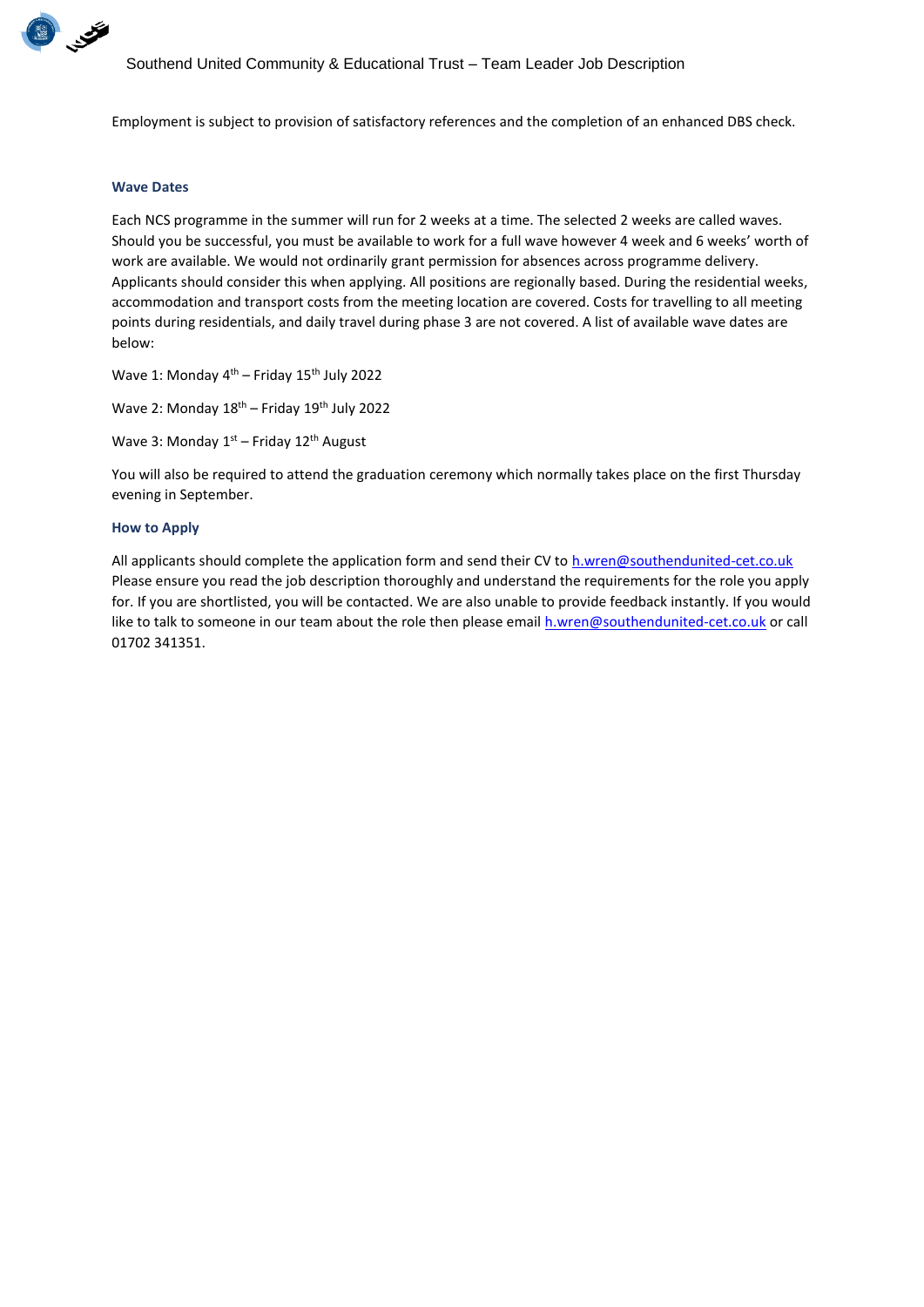

## **National Citizen Service Application Form - Team Leader**

| Personal information                                          |           |  |
|---------------------------------------------------------------|-----------|--|
| Title:                                                        |           |  |
| Surname:                                                      |           |  |
| Forename(s):                                                  |           |  |
| Address:                                                      |           |  |
| Postcode:                                                     |           |  |
| Date of Birth:                                                |           |  |
| Contact details                                               |           |  |
| Mobile:                                                       |           |  |
| E-mail:                                                       |           |  |
| Other information                                             |           |  |
| Do you have any unspent criminal convictions? (please circle) |           |  |
| <b>YES</b>                                                    | <b>NO</b> |  |
| If so please give details:                                    |           |  |
|                                                               |           |  |

Kit Size S M L XL (Please circle)

Work experience: (This can involve voluntary work, paid work and personal experience)

Date:

Type of employer:

Overall role:

Time of employment:

Experience or skills gained:

Date:

Type of employer:

Overall role:

Time of employment:

Experience or skills gained:

Date: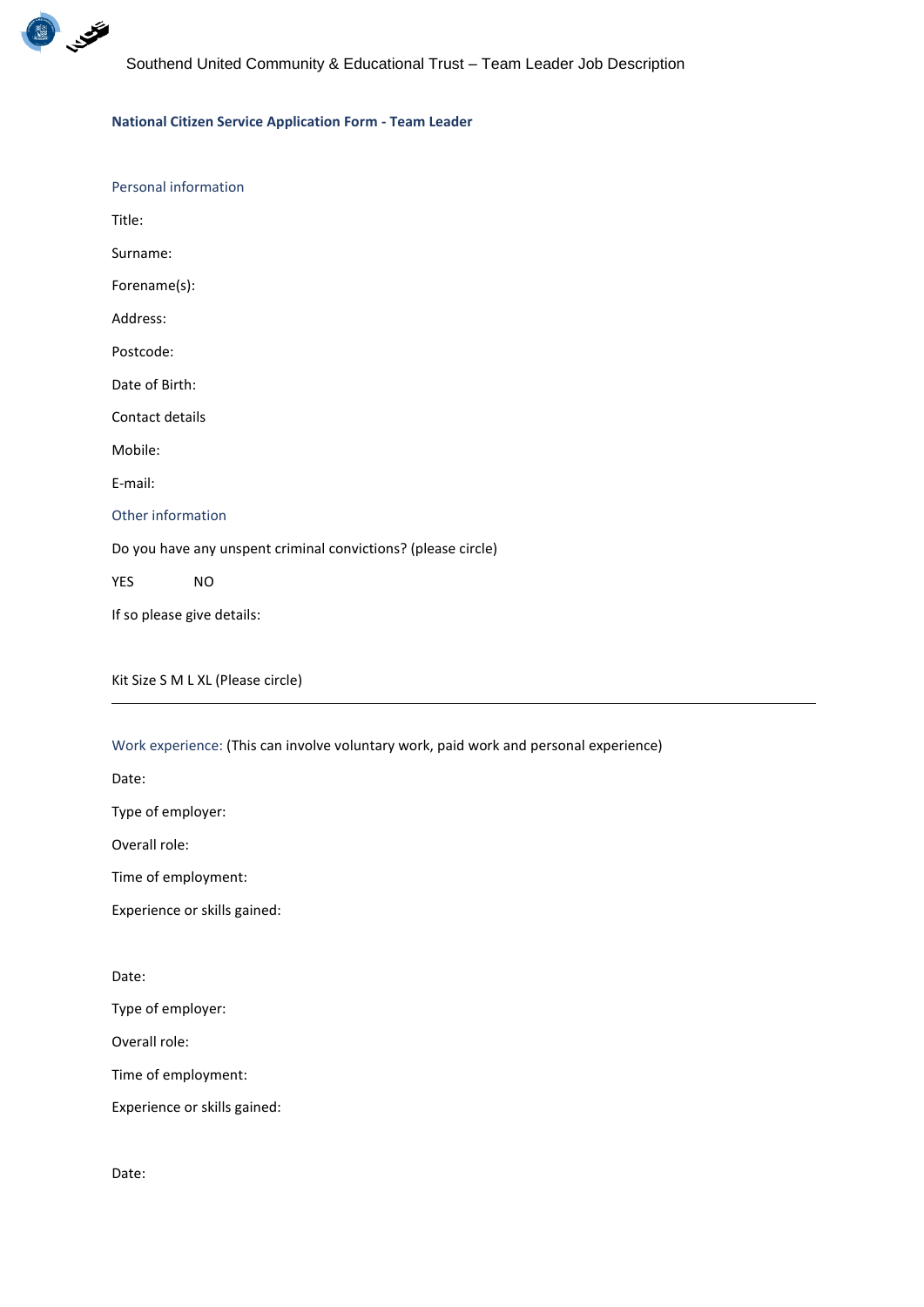

Type of employer:

Overall role:

Time of employment:

Experience or skills gained:

# Education and Training

Please give details of any courses you have attended and educational qualifications you have achieved.

Dates:

School/college/university/courses:

Details of course:

Qualification obtained:

Dates:

School/college/university/courses:

Details of course:

Qualification obtained:

Dates:

School/college/university/courses:

Details of course:

Qualification obtained:

## Supporting Statement

Please tell us about yourself and why you feel you are a suitable candidate for this role.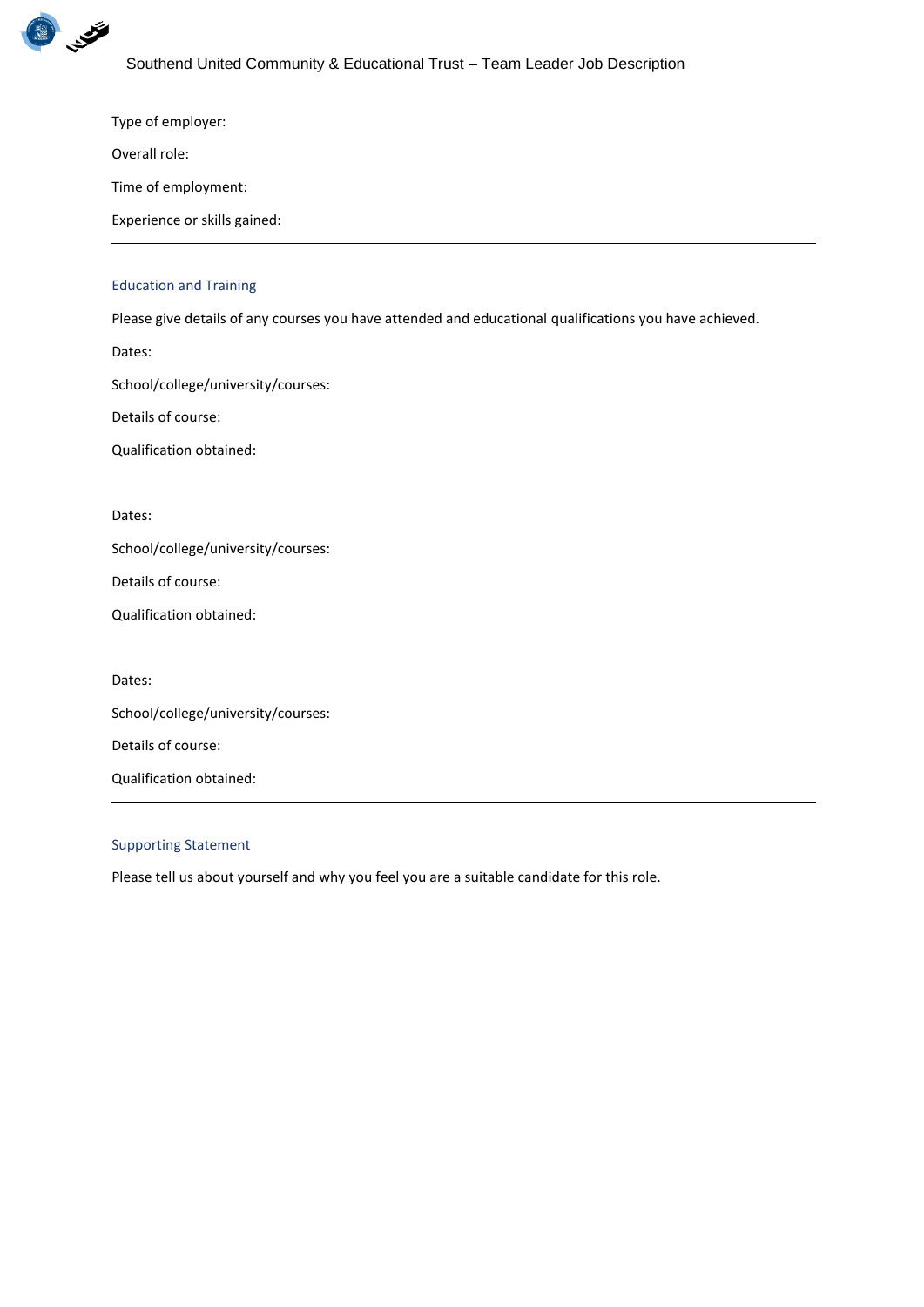

# Availability

Please highlight the waves that you will be available to work.

Wave 1: Monday 4<sup>th</sup> – Friday 15<sup>th</sup> July 2022

Wave 2: Monday  $18^{th}$  – Friday  $19^{th}$  July 2022

Wave 3: Monday  $1<sup>st</sup>$  – Friday  $12<sup>th</sup>$  August

Training and Graduation

It is mandatory that you attend the two training days and graduation evening. Please highlight any of the below dates you are **not** able to attend.

Training: Wednesday 22<sup>nd</sup> and Thursday 23<sup>rd</sup> June

## References

Please provide names and addresses for at least two references. At least one of these should be a past employer within the last 3 years.

Name:

Occupation:

Address:

Postcode:

Tel: Email:

Relationship to you:

Name:

Occupation:

Address:

Postcode:

Tel: Email:

Relationship to you:

Name: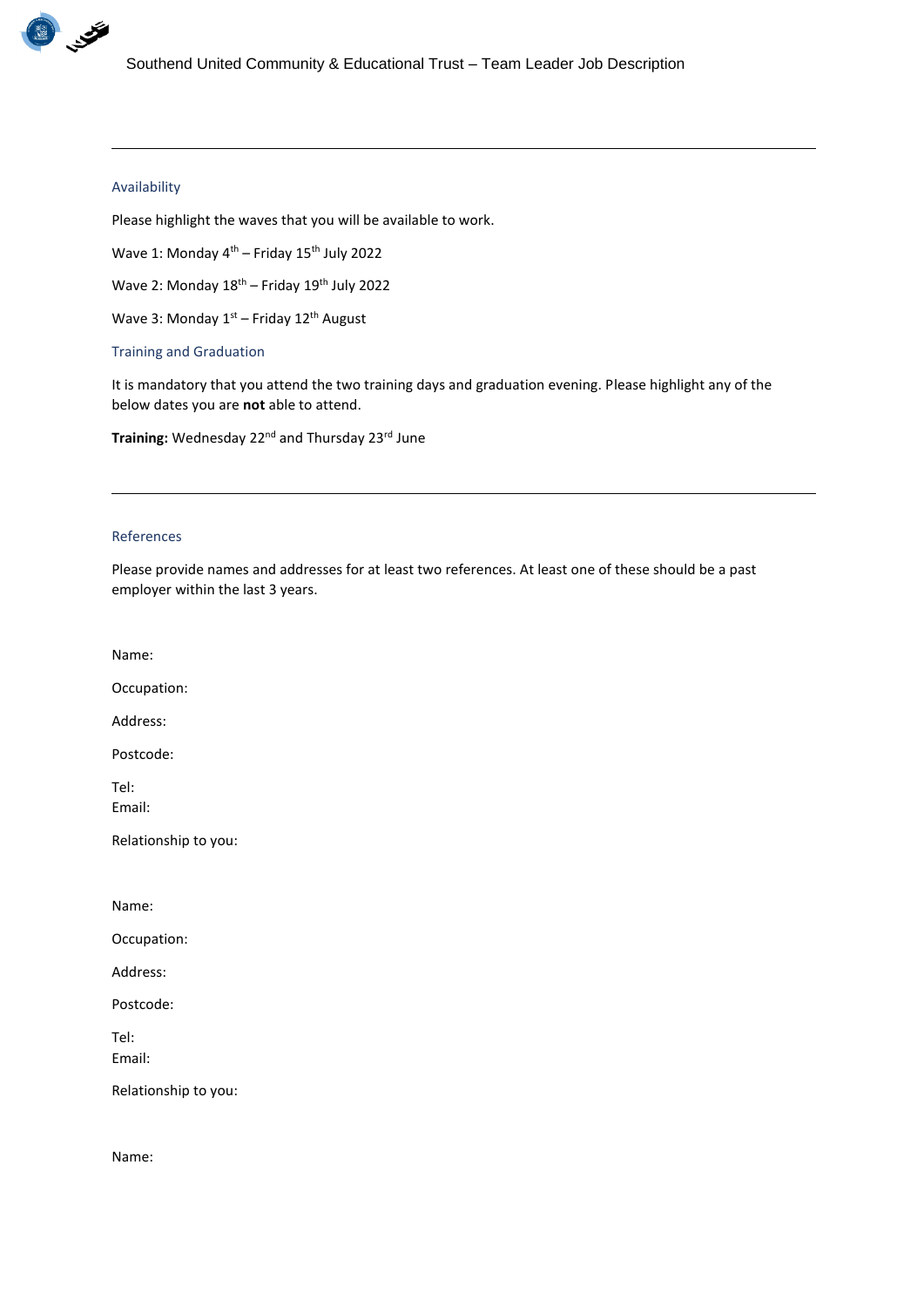

| Occupation:                                                                        |     |  |
|------------------------------------------------------------------------------------|-----|--|
| Address:                                                                           |     |  |
| Postcode:                                                                          |     |  |
| Tel:<br>Email:                                                                     |     |  |
| Relationship to you:                                                               |     |  |
| Do we have permission to contact the references if offered an unconditional offer? |     |  |
| <b>YES</b>                                                                         | NO. |  |

# Declaration

During the course of your employment, your activities may be recorded through photographs and video. Do you consent that the images of you may be used in media or publicity materials and celebration publications produced by Southend United Community and Educational Trust.

| <b>YES</b> | NO                                                                                                                     |
|------------|------------------------------------------------------------------------------------------------------------------------|
|            | - You are required to sign the declaration below certifying that all the information you have provided is<br>accurate. |

- We may wish to check any of the details you have provided. Providing incorrect information or deliberately concealing any relevant facts may result in disqualification from the selection process or, where discovery is made after commencement of the volunteer role, the ending of the relationship.

I declare that, to the best of my knowledge, the information on this form is correct and that I have not left out significant information in a way intended to mislead.

| $\sim$<br>Signat |  |
|------------------|--|
|------------------|--|